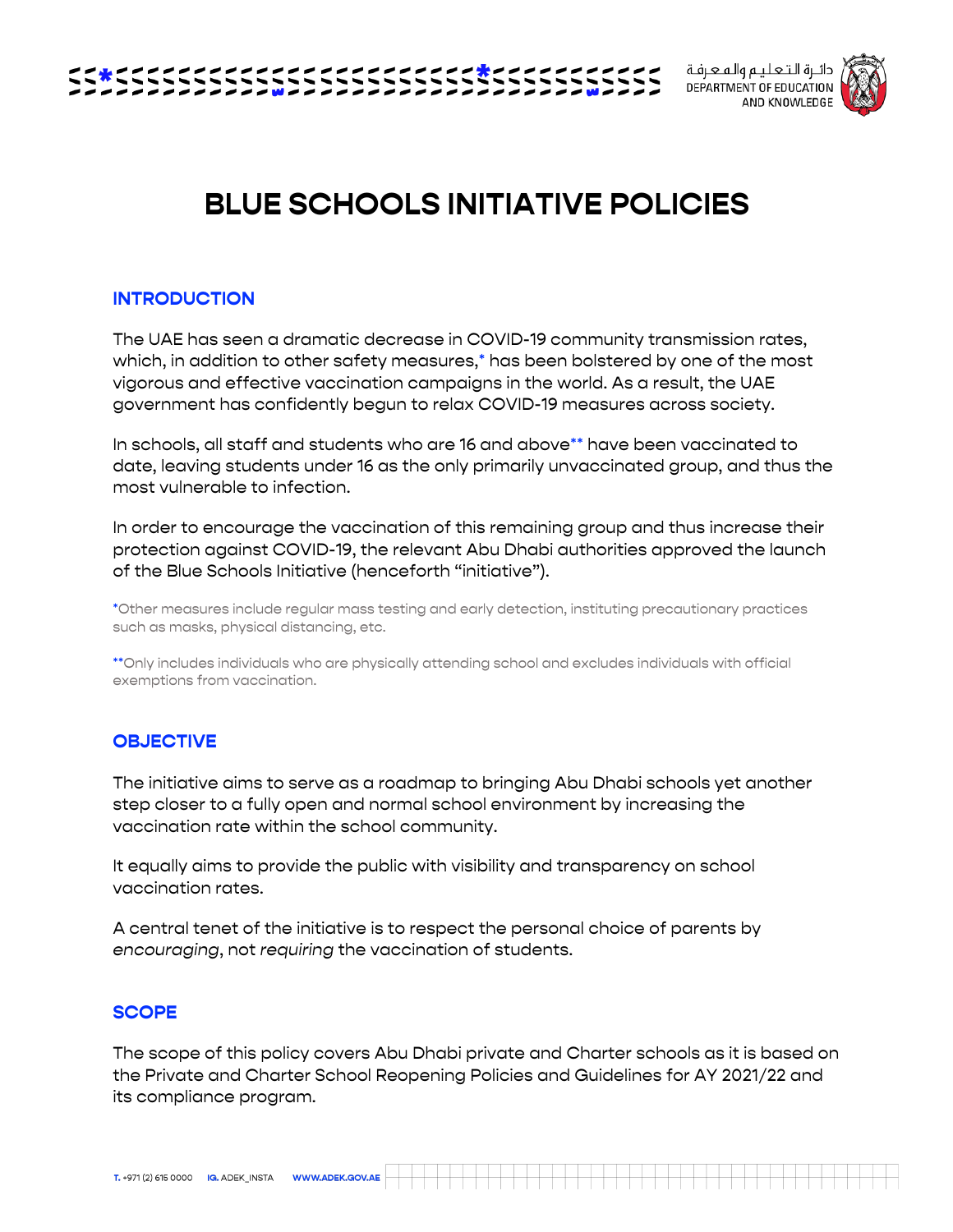دائــرة الـتــعـلـيــم والــمــعــرفــة<br>DEPARTMENT OF EDUCATION<br>AND KNOWLEDGE



## **DEFINITIONS**

| <b>Bubble</b>           | A bubble is a group of younger students (Grade 2/Year 3 and<br>below) and staff who spend the entire school day together<br>without interacting with other bubbles/groups.<br>It is an alternative to a class designed for smaller groups of<br>younger students who do not practice physical distancing. |  |  |
|-------------------------|-----------------------------------------------------------------------------------------------------------------------------------------------------------------------------------------------------------------------------------------------------------------------------------------------------------|--|--|
| <b>Class</b>            | A class is a group of students and staff who meet during a<br>scheduled period (or multiple periods) of the school day (e.g.,<br>math class, PE class, free period, etc.).                                                                                                                                |  |  |
| <b>Homeroom class</b>   | The main class to which a student is assigned for<br>administrative purposes (e.g., for roll call, general<br>announcements, eSIS assignment).                                                                                                                                                            |  |  |
| Inter-school            | Between different schools.                                                                                                                                                                                                                                                                                |  |  |
| Intra-school            | Within the same school.                                                                                                                                                                                                                                                                                   |  |  |
| <b>Macrobubble</b>      | A group of classes and individuals (students and staff) who are<br>physically isolated from other groups of classes and individuals<br>during the school day.                                                                                                                                             |  |  |
| <b>Privilege</b>        | An advantage associated with a specific tier.                                                                                                                                                                                                                                                             |  |  |
| <b>School</b>           | A private or Charter school in the emirate of Abu Dhabi. In the<br>context of the initiative, refers to the whole school (e.g., school-<br>level).                                                                                                                                                        |  |  |
| <b>Tier</b>             | An initiative level linked to a particular color that is based on a<br>school's vaccination rate.                                                                                                                                                                                                         |  |  |
| <b>Vaccinated</b>       | In the context of this initiative, an individual is considered<br>vaccinated if they have taken at least one dose of a UAE-<br>approved vaccine.                                                                                                                                                          |  |  |
| <b>Vaccination rate</b> | The percentage of vaccinated students physically attending<br>school amongst all students physically attending school.<br>The vaccination rate is calculated at the homeroom class,<br>macrobubble, and school level.                                                                                     |  |  |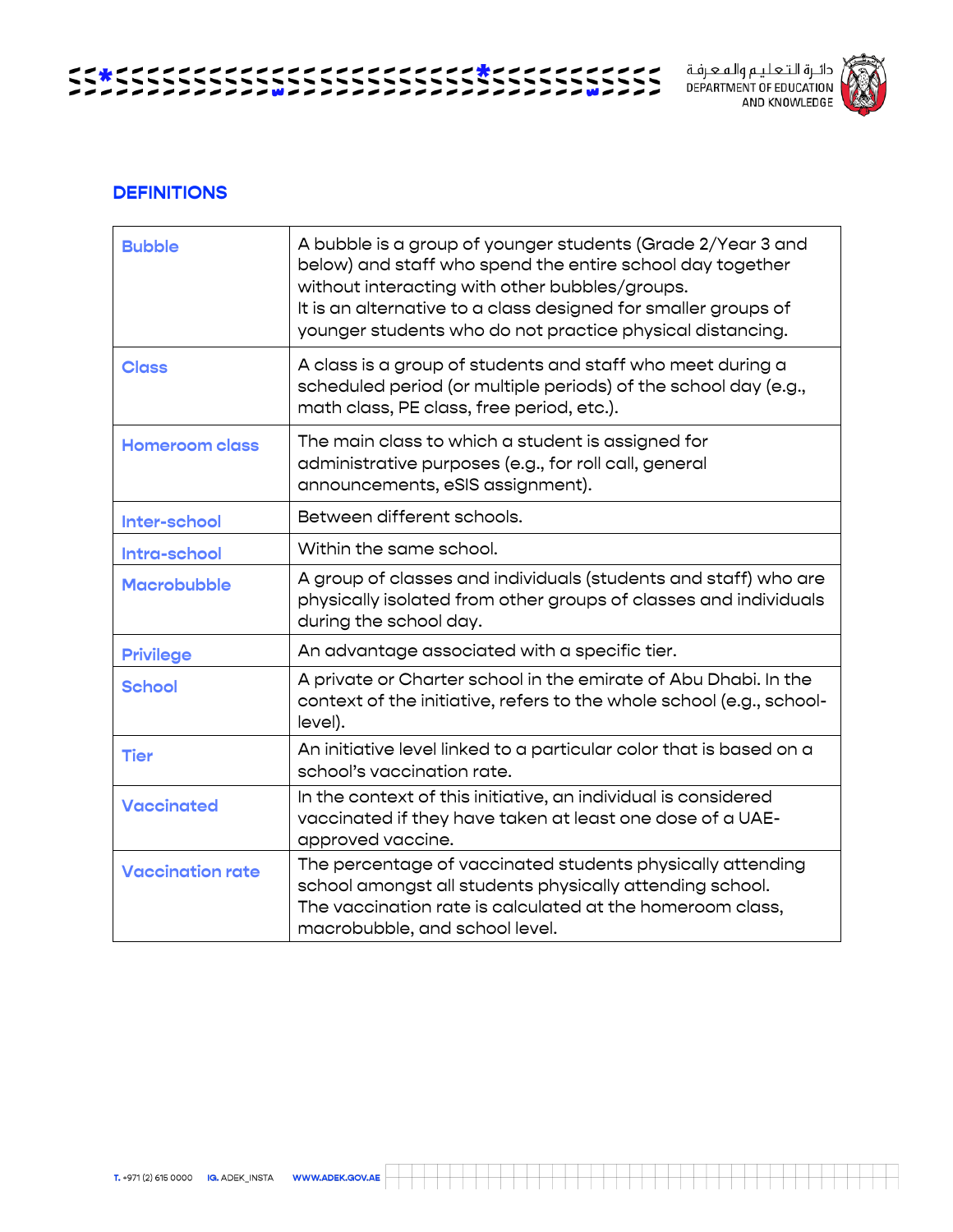دائـرة الـتـعـلـيـم والـمـعـرفـة DEPARTMENT OF EDUCATION AND KNOWLEDGE



# **THE BLUE SCHOOLS INITIATIVE**

The initiative lays out a roadmap to normalcy whereby schools can enjoy privileges associated with different tiers. Tiers are based on school vaccination rates and are categorized as follows:



School vaccination rates will be published on the ADEK website upon implementation of the initiative. A personalized view for each student will also be visible for parents on the ALHOSN application at a later stage.

### **Tier Privileges**

Privileges are available for each tier as per the following table:

|                                                         | ORANGE <sup>(1)</sup> (<50%)                                                                                                                                                                                                                                                                                             | <b>YELLOW (50 - 64%)</b>                                                                       | GREEN (65 - 84%)                                                                                                                                                                                                                    | <b>BLUE (≥85%)</b>                                                                                                                                                                                                                                                                                     |
|---------------------------------------------------------|--------------------------------------------------------------------------------------------------------------------------------------------------------------------------------------------------------------------------------------------------------------------------------------------------------------------------|------------------------------------------------------------------------------------------------|-------------------------------------------------------------------------------------------------------------------------------------------------------------------------------------------------------------------------------------|--------------------------------------------------------------------------------------------------------------------------------------------------------------------------------------------------------------------------------------------------------------------------------------------------------|
| Physical<br>Distancina                                  | •1 meter for all students and staff<br>● 2 meters for "all-access" staff                                                                                                                                                                                                                                                 | No change                                                                                      | No change                                                                                                                                                                                                                           | <b>• Remove physical distancing for</b><br>students                                                                                                                                                                                                                                                    |
| School<br>Closure                                       | © Class: 2 positive cases in a class OR 1 positive case in<br>a bubble = Shift class or bubble to DL(2)<br>· Macrobubble: 4 classes or bubbles shifted to DL<br>AND/OR 8 cases in a macrobubble = Shift<br>macrobubble to DL<br>School: 3 macrobubbles shifted to DL AND/OR 24<br>cases in a school = Shift school to DL | · Class:<br>no chanae<br>·Macrobubble:<br>5 classes AND/OR 10<br>cases<br>School:<br>no change | <i>Class:</i><br>no change<br>· Macrobubble:<br>6 classes AND/OR 12 cases<br>· School:<br>no change                                                                                                                                 | ·Class:<br>only contacts to augrantine<br>· Macrobubble:<br>8 classes AND/OR 16 cases<br>· School:<br>4 macrobubbles                                                                                                                                                                                   |
| Duration of<br>closure (days)                           | $\bullet$ 10 days                                                                                                                                                                                                                                                                                                        | No chanae                                                                                      | $\bullet$ 7 days                                                                                                                                                                                                                    | $\bullet$ 7 days                                                                                                                                                                                                                                                                                       |
| <b>Class</b><br>Bubble/<br><b>Sizes</b>                 | lacktriangleright 10 students (or 2 bubbles with max 10 students<br>sharing 1 classroom)<br>· 25 per KG class<br>$\bullet$ 30 for Grade 1 +                                                                                                                                                                              | No change                                                                                      | No change                                                                                                                                                                                                                           | •25 per class KG/FS<br>·30 per class Grade 1+/Year 2+                                                                                                                                                                                                                                                  |
| <b>Masks</b>                                            | Required for Grade 1 and above<br>• No masks for KG<br>● Face shield option for students who can't wear masks                                                                                                                                                                                                            | No change                                                                                      | No change                                                                                                                                                                                                                           | • Remove masks outdoors for students                                                                                                                                                                                                                                                                   |
| <b>Bus</b><br>Capacity                                  | ●75%                                                                                                                                                                                                                                                                                                                     | No change                                                                                      | ●100%                                                                                                                                                                                                                               | ●100%                                                                                                                                                                                                                                                                                                  |
| <b>Field Trips</b>                                      | · Suspended                                                                                                                                                                                                                                                                                                              | No change                                                                                      | · Allow outdoor                                                                                                                                                                                                                     | · Allow all                                                                                                                                                                                                                                                                                            |
| Events and<br>Extra-<br>Curricular<br><b>Activities</b> | <b>O</b> Inter-school events suspended<br>Intra-school events suspended (e.a. assemblies,<br>mixing of groups/macrobubblest                                                                                                                                                                                              | · Allow all arade<br>level events                                                              | Allow intra-school extracurricular<br>sports activities and events (e.g.,<br>tournaments, competitions)<br>· Allow macrobubble level events<br>(including parents with ALHOSN<br>green pass and 48-hour valid<br>negative PCR test) | C Events permitted (e.g., school assemblies, graduation ceremonies)<br>· Interschool extracurricular activities<br>with other BLUE schools (e.g., sport<br>tournaments, competitions)<br>· Allow macrobubble level events for<br>parents with ALHOSN green pass and<br>48-hour valid negative PCR test |
| Compliance<br>Visits                                    | <b>Every 2 weeks</b>                                                                                                                                                                                                                                                                                                     | No chanae                                                                                      | No change                                                                                                                                                                                                                           | <b>Monthly</b>                                                                                                                                                                                                                                                                                         |

Note: (1) As per the Private and Charter School Reopening Policies and Guidelines for AY 2021/22; (2) DL refers to distance learning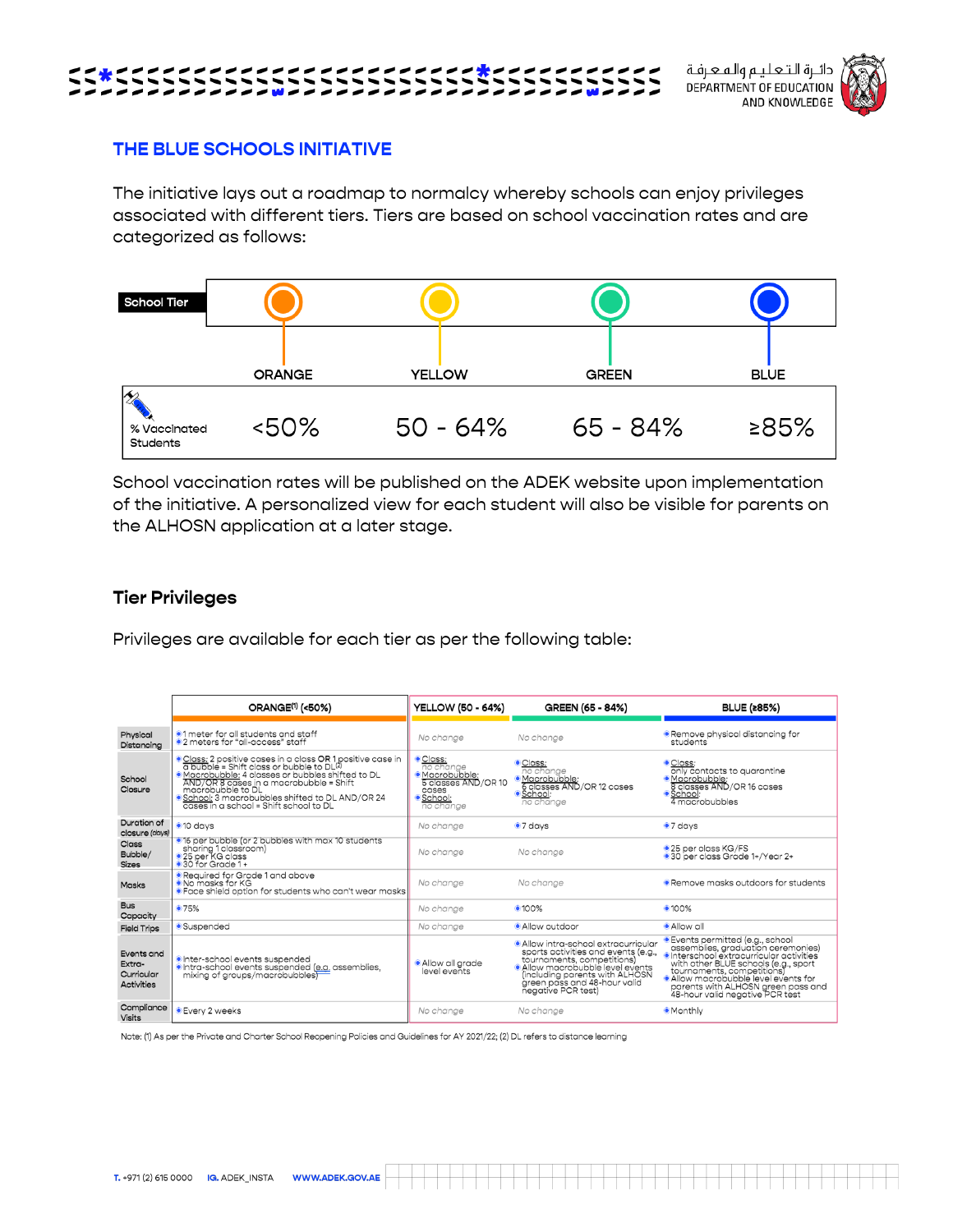



# **Policies**

**Health Requirements:** These policies are subject to the latest directives and health requirements issued by the relevant authorities.

**Vaccination Rate Formula**: The school vaccination rate is calculated as per the following formula:

The number of vaccinated students physically attending The total number of students physically attending  $X$  100

# **Inclusion/Exclusion Criteria:**

- The formula includes all students enrolled in a school from FS1 (corresponding to 3 years of age) onwards.
- The formula includes all students who physically attend school for at least one regular school day in the term.
- The formula excludes students who have official vaccinations exemptions (these must be reflected in the ALHOSN application).
- The formula refers to the whole equation, regardless of numerator or denominator.

**Vaccination Data**: The vaccination status of students will be shared between the relevant government authorities for the purpose of this initiative. Schools are not required to update student vaccination data on eSIS; however, they are required to ensure the accuracy of student data (class and macrobubble assignment) and to ensure any changes are correctly reflected.

**Review Period**: School vaccination rates (and the corresponding tier) will be published every two weeks on the ADEK website and the ALHOSN application. Schools may only activate corresponding privileges upon publication of their tier or a formal communication from ADEK.

**Applicability of Privileges**: Privileges associated with a tier are applicable to *all*  **physically** *attending* students enrolled at that school (unless otherwise specified), regardless of individual vaccination status or their homeroom class or macrobubble vaccination rate. For example, all physically present vaccinated and unvaccinated students in a blue tier school, regardless of their homeroom class or macrobubble tier, will equally enjoy blue tier privileges.

**Voluntary Vaccination**: This initiative is based on voluntary vaccination of students and schools are strictly prohibited from requiring the mandatory vaccination of students below the age of 16.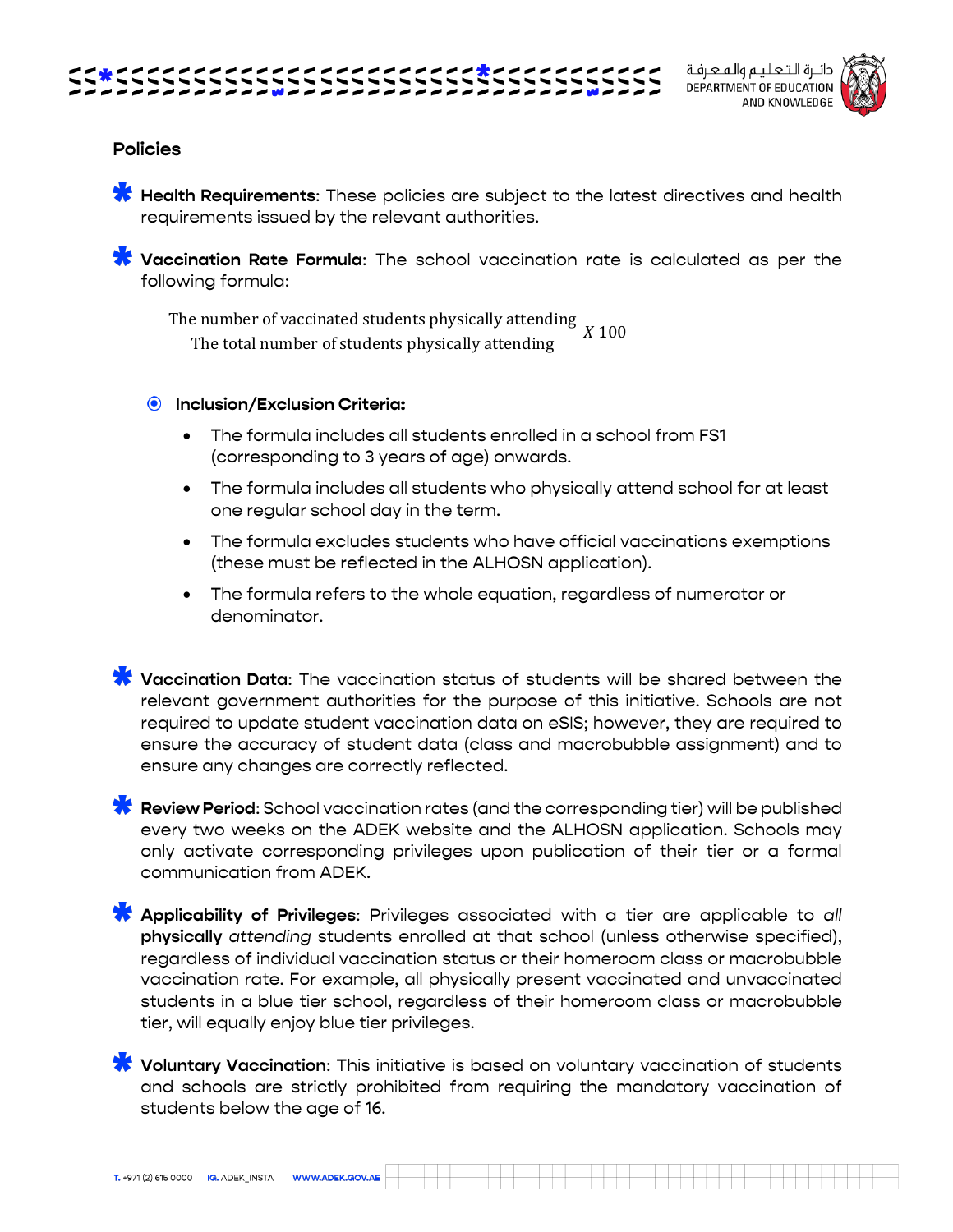

دائـرة الـتـعـلـيـم والـمـعـرفـة **DEPARTMENT OF EDUCATION** AND KNOWLEDGE



**Anti-Discrimination**: Under no circumstance is the identification of unvaccinated students allowed in schools. The initiative intends to encourage vaccination but strongly condemns the discrimination and stigmatization of unvaccinated students who are physically attending schools.

- $\bullet$  Schools shall have in place an anti-discrimination and anti-stigmatization policy to safeguard against such practices.
- **•** Schools are prohibited from requesting vaccination status or using a student's known vaccination status as part of their admissions process.
- **•** Schools are prohibited from switching students to distance learning mode based on their vaccination status.
- $\bullet$  Schools are prohibited from prioritizing the physical return of students who previously opted for distance learning based on their vaccination status.

# **Class-Level Restrictions**:

- The class vaccination rate is based on the homeroom class only and is simply a proxy indicator as students will be in different classes throughout the day (e.g., language class, PE class, etc.). Vaccination rates in non-homeroom classes are not tracked.
- Class vaccination rates are purely for information purposes and have no impact on an individual student's privileges, which are based on the school vaccination rate and not that of the class.
- The movement of students to another homeroom class is not allowed under any circumstance. During the validity of this initiative, any requests for student homeroom reassignment must be approved by ADEK via eSIS.

**Downshifting**: In the case a school's vaccination rate drops below its current tier threshold, the following measures are applicable:

- **Schools may continue to retain their current tier as long as their vaccination** rate does not drop to 10 percentage points below the tier threshold (so tolerance thresholds of 75% for a blue school, 55% for a green school, and 40% for a yellow school).
- If a school's vaccination rate drops below the tolerance threshold, it has a fourweek period to maintain its current tier, after which it will be downshifted at the next full two-week cycle.
- Only reversible privileges apply when downshifting. Reversible privileges include the following:
	- Closure criteria for classes, macrobubbles, and the school
	- Closure duration
	- Masks